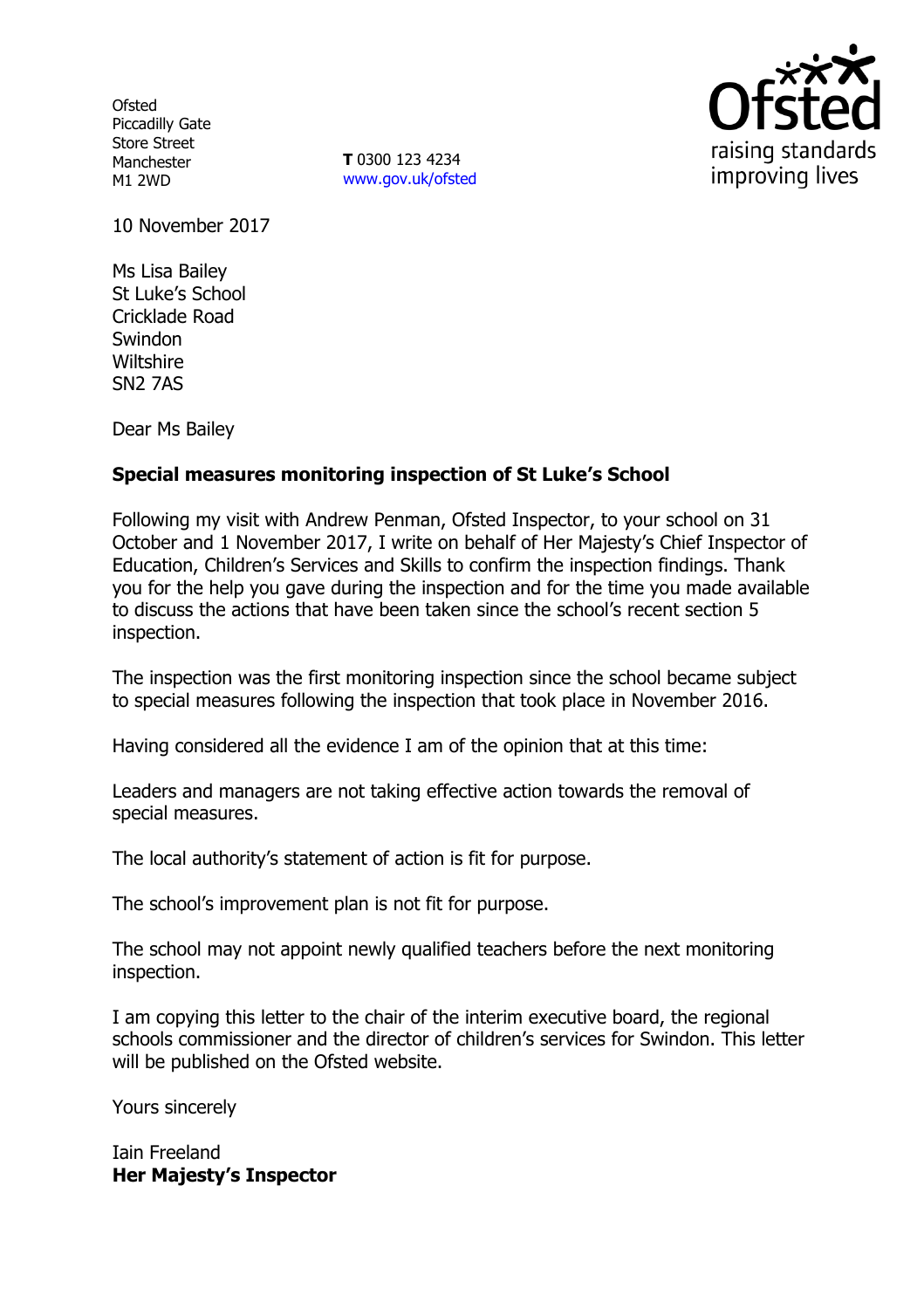

### **Annex**

# **The areas for improvement identified during the inspection that took place in November 2016.**

- Urgently improve safeguarding by:
	- making sure that pupils' non-attendance is always followed up promptly and not making assumptions about the whereabouts of pupils not in school
	- eliminating the potential for pupils to abscond from the site during the school day
	- providing further training for all staff in de-escalation techniques and ensure that they use them before engaging in physical intervention.
- Improve the effectiveness of leadership and management, including governance, by:
	- making sure that leaders work with rigour and urgency to bring about rapid improvements in safeguarding procedures and that governors rigorously hold leaders and managers to account for their successful implementation
	- ensuring that all school leaders routinely analyse and accurately report the information they have about pupils so that governors have a clear understanding about pupils' academic progress and personal development, and using this information to forestall underachievement and respond to shortfalls swiftly and effectively
	- making sure that the curriculum is fit for purpose so that all pupils can achieve well and make good progress, particularly in their behaviour, personal development and well-being
	- ensuring that governors robustly evaluate the impact that the Year 7 catch-up funding is having on helping pupils to catch up in English and mathematics
	- ensuring that governors robustly evaluate the impact that the pupil premium funding has on improving the outcomes and personal development of the most disadvantaged pupils.
- **IMPROVE the quality of learning, teaching and assessment by:** 
	- making sure that teaching staff and adults who support pupils in lessons have the right subject knowledge and behaviour management skills to enable lessons to be safe, enjoyable learning experiences
	- ensuring that accurate assessment information is used to plan work that matches the learning needs of different groups of pupils, so that the most able pupils are challenged and those who struggle with their learning are supported and guided to reach their potential
	- making sure that adults have high expectations so that pupils are fully engaged in their learning and are well prepared for life in modern Britain
	- accurately identifying pupils' knowledge and understanding when they join the school so that gaps in learning are identified and filled.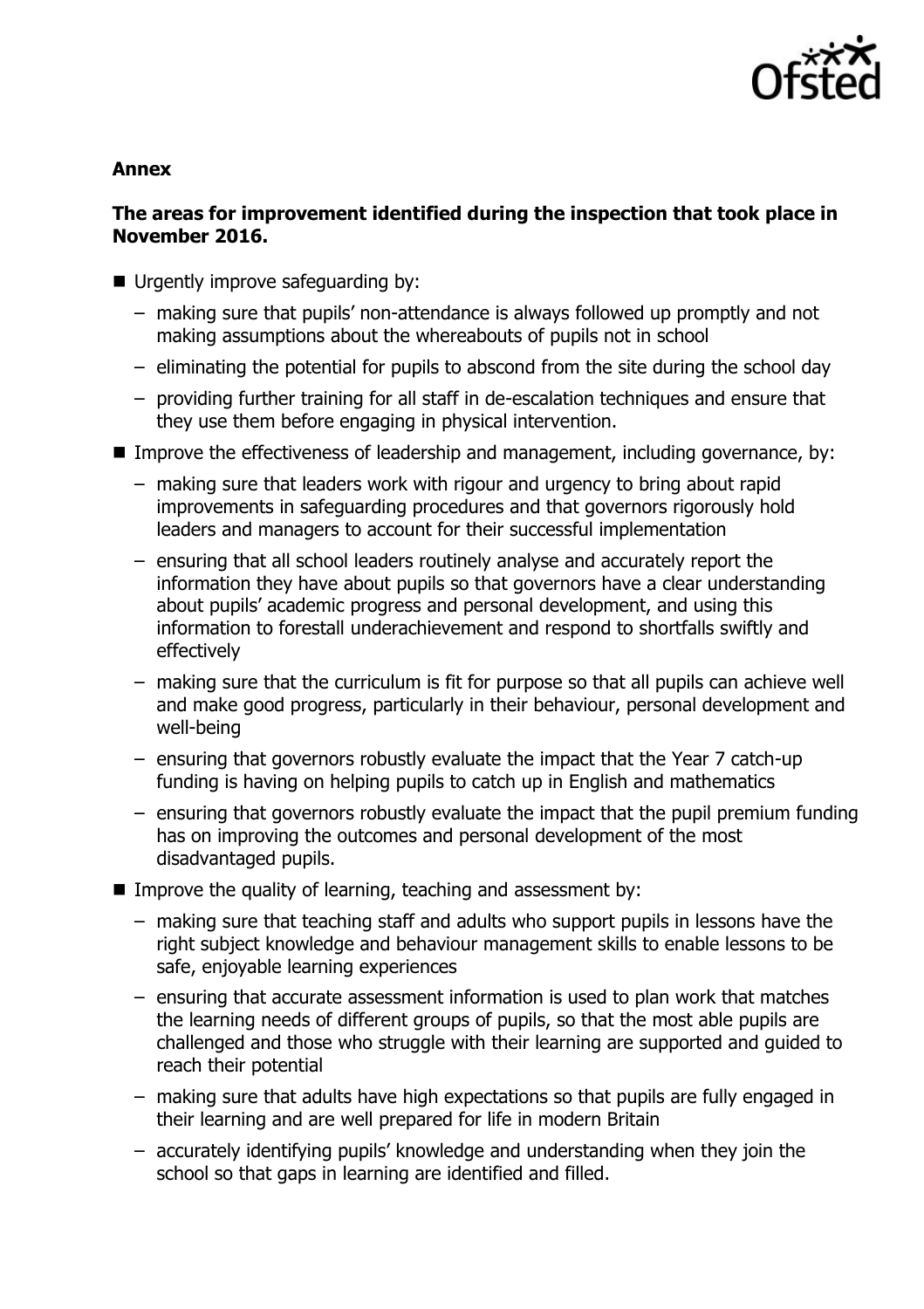

- Improve behaviour and safety by:
	- significantly reducing the need for fixed-term exclusion, use of internal isolation and physical intervention
	- improving the attendance of pupils and reducing the proportion who are persistently absent or who abscond.
- Raise pupils' achievement, particularly in English, mathematics and science, by:
	- reducing the time lost through fixed-term exclusions and pupils' absence from school and lessons
	- rigorously checking that all pupils and groups of pupils are making at least expected rates of progress from their starting points
	- improving careers support and pupils' employability by giving all pupils equal access to work-related learning.

An external review of governance, including the school's use of the Year 7 catch-up fund and pupil premium fund, should be undertaken in order to assess how these aspects of leadership and management may be improved.

The school should not appoint newly qualified teachers.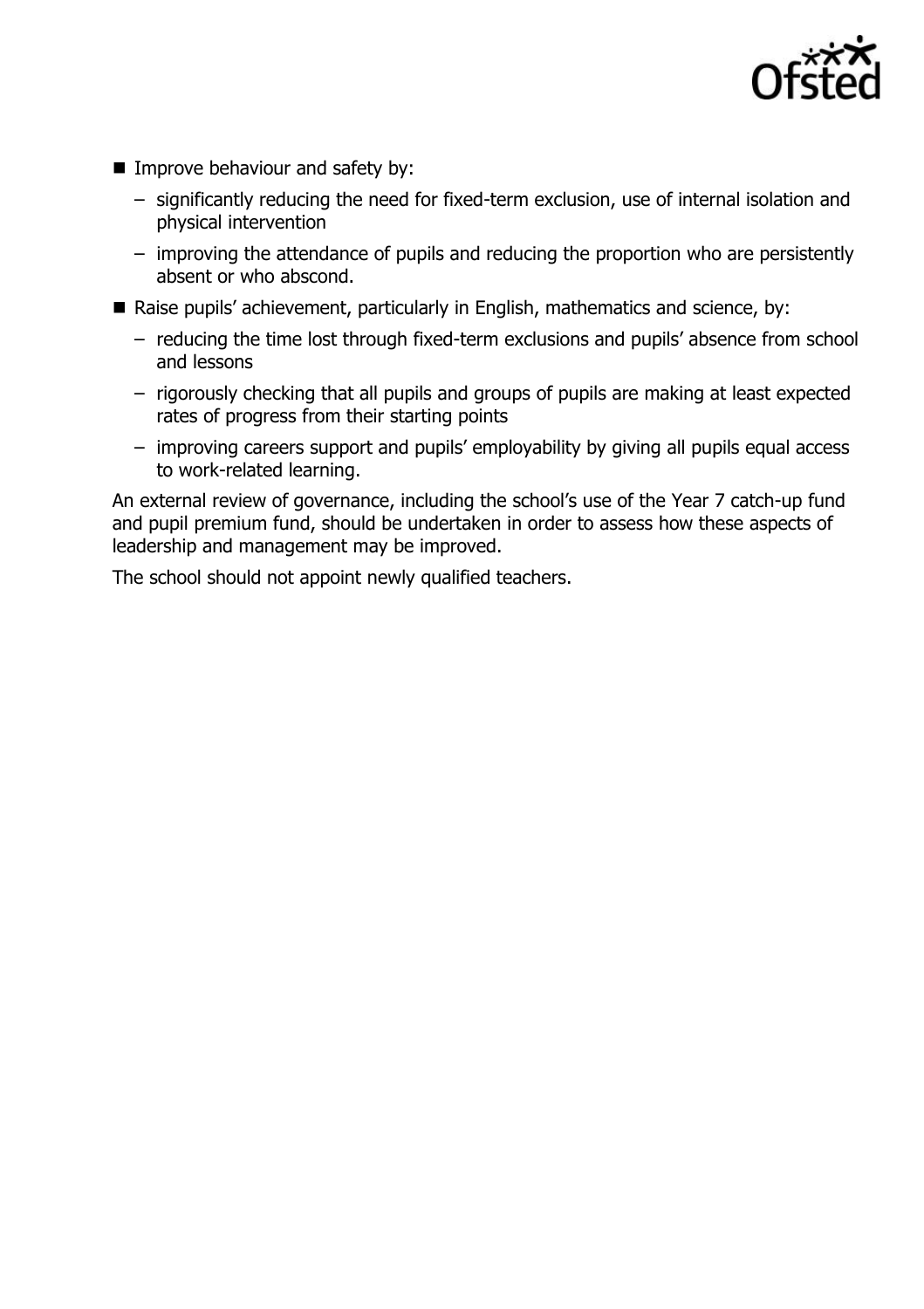

## **Report on the first monitoring inspection on 31 October 2017 to 1 November 2017**

# **Evidence**

During this inspection, inspectors conducted visits to observe pupils' learning and reviewed the pupils' work often accompanied by a senior leader. Inspectors reviewed documents and met with the acting headteacher, senior and middle leaders, staff and pupils.

I held discussions with the chair of the interim executive board (IEB) and two senior officials from the local authority.

# **Context**

Since the previous inspection, a significant number of staff have left the school, including the head of school and deputy headteacher. A number of support staff have been appointed in the last few months and leaders are currently recruiting additional staff. The number of pupils has remained relatively stable. The governing body was dissolved and an IEB was established in January 2017. Its membership has significantly changed over the months.

The school has opened an off-site centre for some Year 10 and 11 pupils on the site of Swindon College.

The school was issued with an academy order and a sponsor was identified in January 2017. The academy order has yet to be enacted. The future governance arrangements for the school remain uncertain.

# **The effectiveness of leadership and management**

There have been several changes in leadership since the previous inspection. This has been unsettling for staff who seek the strategic direction and guidance to bring about change. Leaders and the members of the IEB have not constructed an improvement plan that staff can use to make the necessary improvements. Department improvement plans are of varying quality and do not show that middle leaders have the skills or understanding to carry out their responsibilities successfully.

Leaders have attempted to broaden the curriculum. However, it remains too narrow. The plans for the teaching of personal, social and health education are weak and the statutory requirement for the teaching of religious education is not being met. More than a third of pupils attend school on a part-time basis. This further limits the subjects they study, with some only attending lessons in English and mathematics.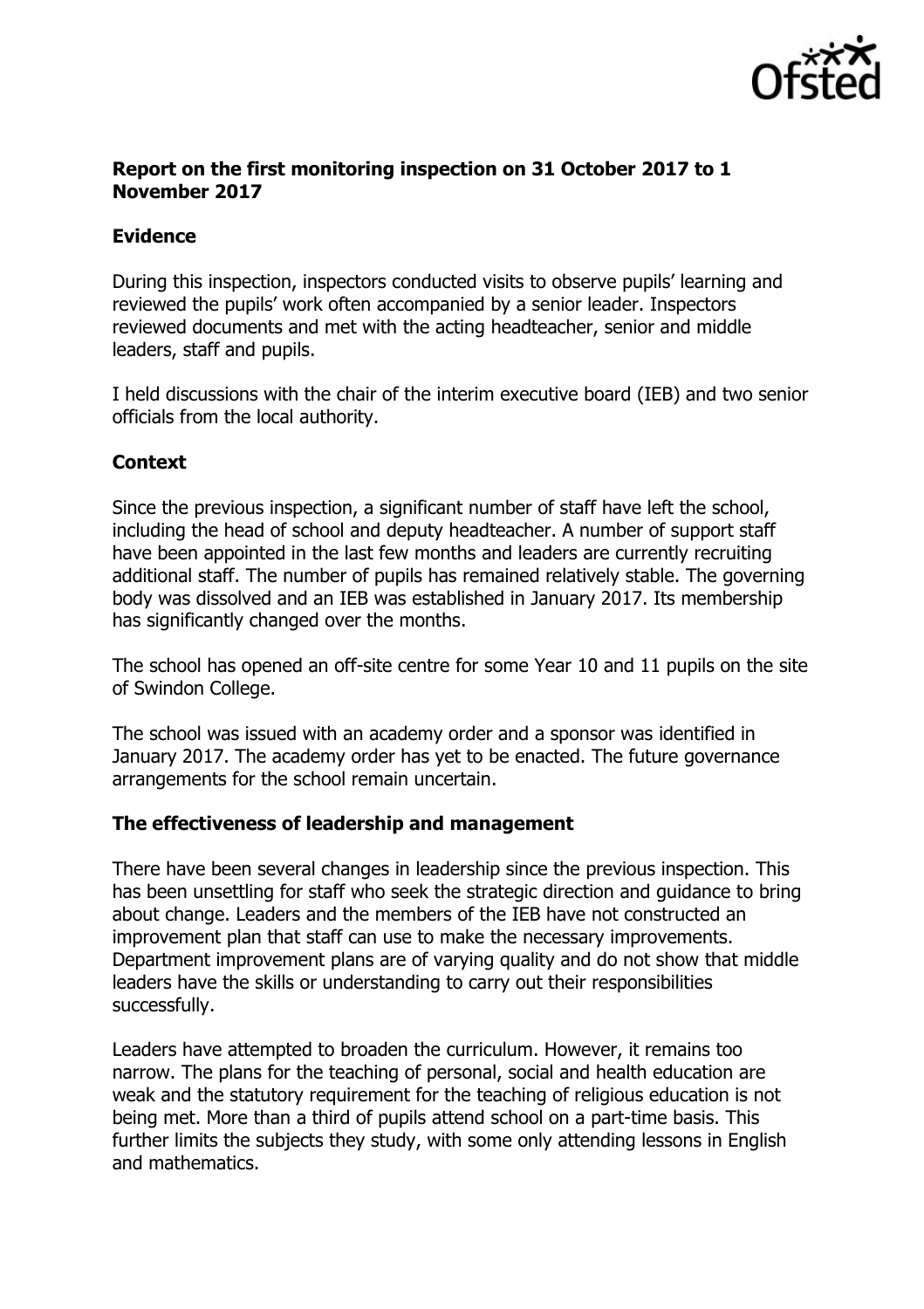

Safeguarding procedures have been tightened. Leaders with specific responsibility for safeguarding take their roles very seriously and are diligent in following up on any concerns. They have a good understanding of the local authority's thresholds and challenge this when they feel a pupil remains at risk. As a result of their tenacity, the necessary interventions have been put in place for pupils who need them.

Staff training in safeguarding is comprehensive. Members of staff show a good understanding of the different types of child abuse. Consequently, staff keep leaders informed about their concerns. This in turn gives leaders a more detailed understanding about the risks pupils may face, which they use to protect pupils better. However, not all members of staff give sufficient thought to their own behaviours to keep both pupils and themselves safe.

The arrangements for pupils who do not attend school on a full-time basis remain a cause for concern. Leaders cannot assure themselves that pupils are safe throughout the school day. Site safety on the main school site has been improved. There are still instances of pupils absconding, particularly from the Swindon College site. When this happens, arrangements are in place to notify parents, carers and the police.

The arrangements for teaching pupils to stay safe have improved a little but this is piecemeal and requires greater thought and planning to develop a cohesive programme which will have the greatest impact.

Many systems, such as behaviour tracking and rewards for pupils, have been changed since the previous inspection. However, leaders have not ensured that they are implemented consistently by all staff. Consequently, staff do not have the same expectations or follow agreed protocols. As a result, pupils' progress and behaviour varies class by class.

The additional funding for disadvantaged pupils and those who did not reach the expected standard in English or mathematics is not used effectively. Leaders do not sufficiently consider the barriers that pupils face to use the funding specifically to allow pupils to overcome their hurdles.

The lack of clarity of the future governance of the school has inhibited the strategic development that is urgently required. Leaders have been distracted and sometimes their actions have been impeded by potential changes to governance. This has meant that the extensive changes that are needed have not been fully implemented. Leaders have not changed policies with sufficient urgency or developed medium- or long-term plans.

The IEB has not held staff to account sufficiently for the improvements to the quality of education and pupils' safety, particularly of those who are not educated at the main school site.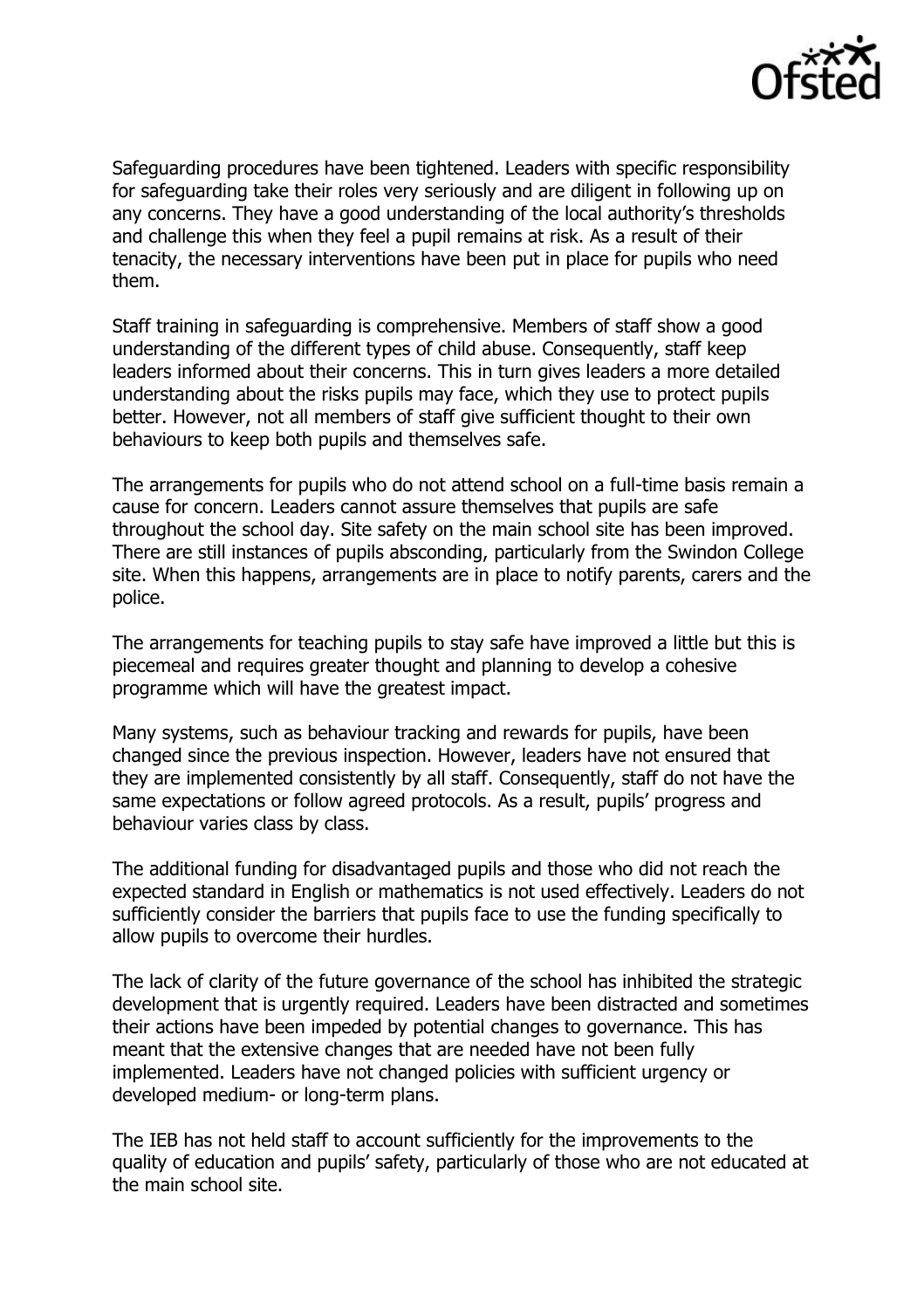

### **Quality of teaching, learning and assessment**

The quality of teaching, learning and assessment remains inadequate. Teachers' expectations of what pupils are able to achieve are often too low. Teachers' assessment of what pupils know, understand and can do is not accurate. As a result, teachers do not consistently plan learning that provides pupils with the support they need or suitably challenges the most able pupils.

Insufficient progress has been made to ensure that teaching staff and adults who support pupils in lessons have the subject knowledge and behaviour management skills they need to ensure that pupils conduct themselves appropriately and make the progress they should. The teaching of reading for those pupils who struggle to read is particularly weak.

Leaders have not ensured that they have sufficient information about pupils' academic abilities before they arrive at the school. Therefore, teaching staff have not planned learning that meets their needs and so behaviour is poor.

Where staff have developed strong relationships with pupils and have clear expectations, pupils generally behave well and make stronger progress. This is particularly the case where lessons are designed to engage their interest. For example in food technology, learning is planned well to motivate and enthuse pupils. As a result, pupils make good progress.

#### **Personal development, behaviour and welfare**

Pupils' behaviour continues to be a concern. While the number of incidents of violent and destructive behaviours have reduced dramatically, the incessant lack of focus on learning, arguments between pupils and poor attitudes to learning continue.

Following a programme of training, staff are now better equipped to manage the most challenging behaviours and so the need for physical intervention and the number of exclusions have reduced considerably.

Attendance remains low and is well below those levels seen typically. Recent changes to attendance monitoring systems are in their infancy and leaders have not yet ensured that they are being fully and consistently applied.

#### **Outcomes for pupils**

Progress continues to be too slow for the vast majority of pupils. The lack of an assessment system that accurately reflects pupils' knowledge, skills and understanding means that leaders cannot track with any confidence the progress that pupils are making.